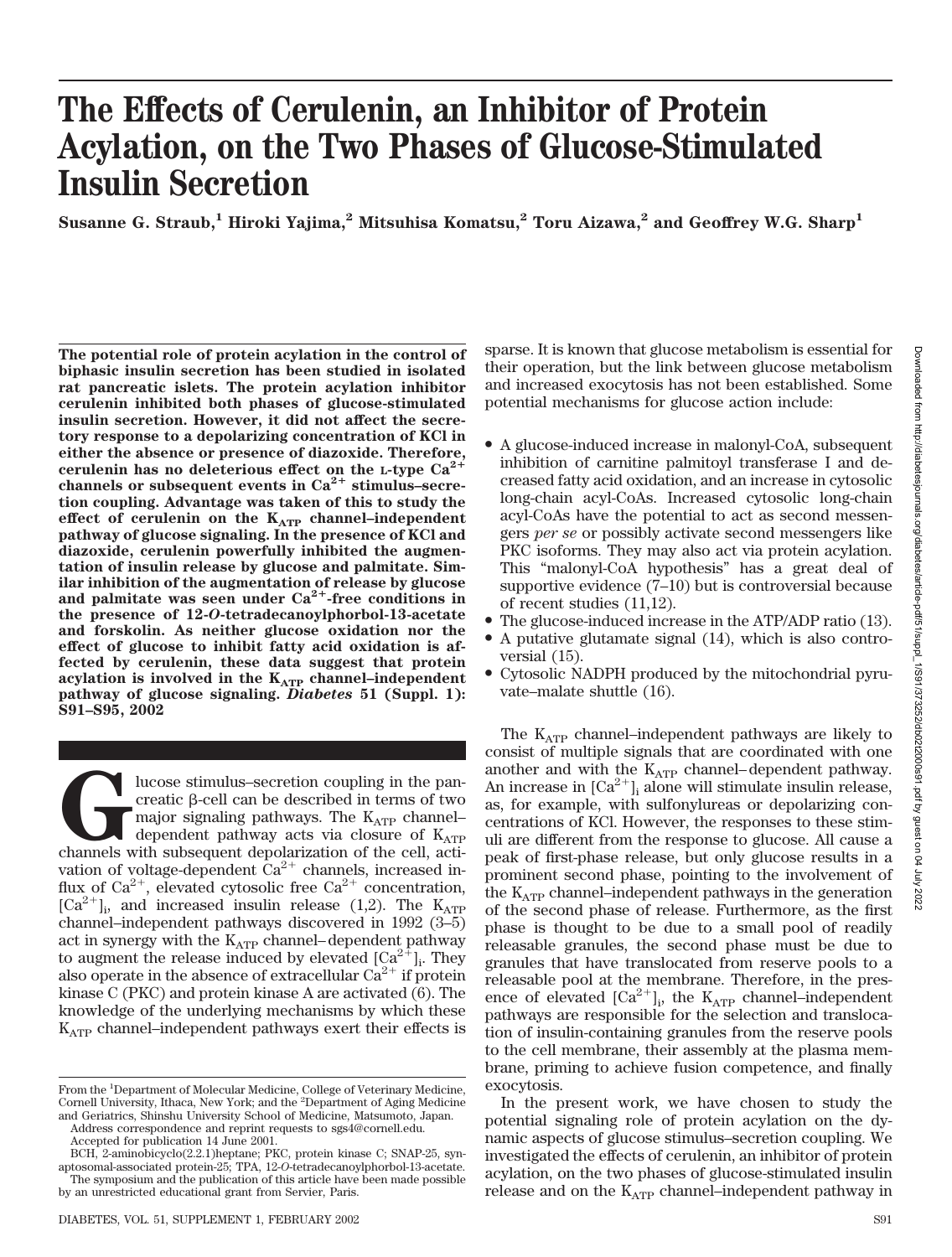

**FIG. 1. The stimulation of insulin release by 16.7 mmol/l glucose (added at minute 10) (**F**) (***A***) and a combination of 10 mmol/l BCH and 10 mmol/l** glutamine (added at minute 5) ( $\bullet$ ) (*B*), and the inhibitory effect of 100  $\mu$ mol/l cerulenin ( $\Box$ ). The basal glucose concentration was 2.8 mmol/l. Cerulenin was present only during the preincubation period. Mean  $\pm$  SE,  $n = 4$ .

the presence and absence of extracellular Ca $^{2+}$ . Cerulenin inhibits glucose-stimulated insulin release maximally at  $100 \mu$  mol/l without affecting glucose or palmitate oxidation, or ATP content at low and high glucose concentrations (17). However, until now there has been no dynamic analysis of the effects on biphasic release.

## **RESEARCH DESIGN AND METHODS**

**Isolation of rat pancreatic islets and measurement of insulin secretion.** Male Wistar rats weighing  $300-400$  g were killed by  $CO<sub>2</sub>$  asphyxiation, the pancreata were surgically removed, and islets were isolated by collagenase digestion in HEPES-buffered Krebs-Ringer bicarbonate solution (18,19). The islets were then subjected to a 45-min static incubation at 37°C in the presence or absence of  $100 \mu \text{mol}/l$  cerulenin before they were transferred to perifusion chambers. A 40-min equilibration period was followed by perifusion under the indicated conditions, in which samples for insulin measurement were taken. Release rates were determined by radioimmunoassay using a charcoal separation technique (20). Since it has been shown that cerulenin covalently modifies sulfhydryl residues contained in the active sites of enzymes involved in fatty acid metabolism and therefore cannot be easily washed out (21), we added the compound only during the 45-min static incubations and not during the subsequent perifusion period. There was no evidence of reversibility of the effect of cerulenin over 90 min (21).

## **RESULTS**

In initial control studies,  $100 \mu \text{mol/m}$  cerulenin had no effect on the rate of basal insulin secretion in the presence or absence of extracellular  $Ca^{2+}$  (data not shown). This concentration of the inhibitor was then used throughout the study. When insulin secretion was stimulated by glucose or the combination of 10 mmol/l glutamine and 10 mmol/l 2-aminobicyclo(2.2.1)heptane (BCH; a nonmetabolizable analog of leucine, which activates glutamate dehydrogenase), cerulenin had a powerful inhibitory effect (Fig. 1*A* and *B*, respectively). Both the first and second phases of release were profoundly inhibited. The effect on the first phase suggested that the operation of either the  $K_{ATP}$  channels or voltage-dependent  $Ca^{2+}$  channels had been compromised. To determine if this was the case, the effect of cerulenin on the response to a depolarizing concentration of KCl was studied. As can be seen from the results in Fig. 2, cerulenin had no effect on the response to KCl. Thus, the  $Ca^{2+}$  channels are operating normally in response to depolarization, and the subsequent secretory response to elevated  $[Ca^{2+}]_i$  is also unaffected. It is concluded that cerulenin either prevents closure of the  $K_{ATP}$  channels in response to nutrient stimulation or is actually activating the channels. Because of this effect, and because the  $K_{ATP}$  channel–independent pathway acts in synergy with increased  $[Ca^{2+}]_i$ , it was necessary to study the effect of cerulenin on the  $K_{ATP}$  channel–independent pathway in isolation. This was achieved by activating the  $K_{ATP}$  channels with diazoxide, depolarizing the cell with KCl, and then measuring the effect of 16.7 mmol/l glucose on insulin release independently of the  $K_{ATP}$  channels. The results are shown in Fig. 3. The control response to 40 mmol/l KCl in the presence of  $250 \mu$  mol/l diazoxide was monophasic, with the peak secretion rate after 1 min and a return to basal levels after  $10-15$  min. The  $K_{ATP}$  channel– independent response to glucose under these conditions was a large increase in release over and above that of KCl alone. Peak rates were achieved after 10 min, and insulin secretion remained at high levels throughout the course of the experiment. Cerulenin strongly inhibited this response. The initial rise in insulin secretion to the KCl peak at 1 min was unaffected. However, from minute 2, the secretion rate began to decline as the glucose response was inhibited. Thus, cerulenin inhibits the  $K_{ATP}$  channel–independent pathway of glucose signaling. Because the main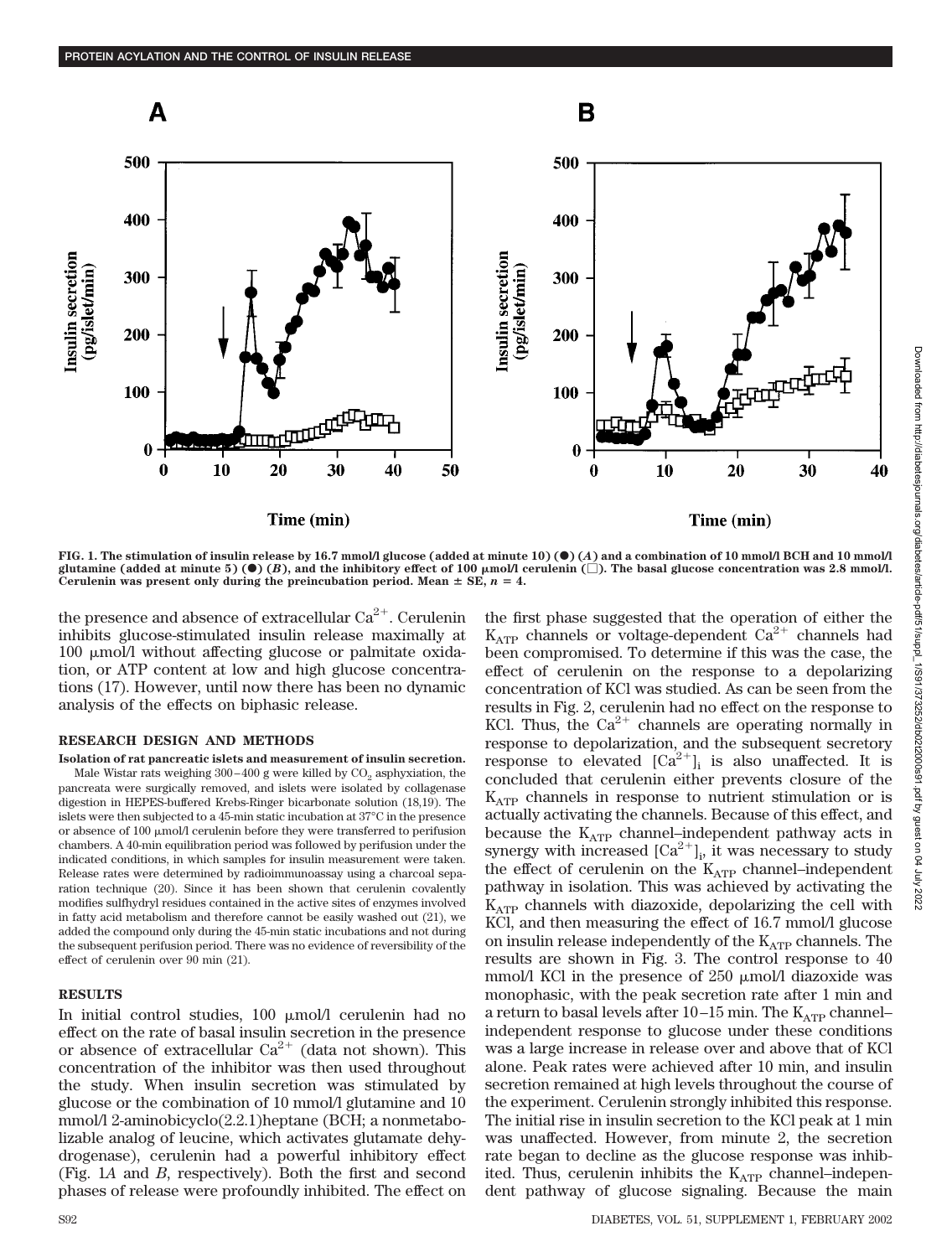



#### Time (min)

**FIG. 2. The effects of 40 mmol/l KCl (**f**) (added at minute 10) to stimulate insulin release, and the lack of inhibition of this response by** cerulenin (100  $\mu$ mol/l) ( $\Box$ ). The basal glucose concentrations was 2.8 **mmol/l. Cerulenin was present only during the preincubation period.**  $Mean \pm SE$ ,  $n = 5$ .

purpose of these studies is to determine whether acylation is involved in stimulus-secretion coupling, the  $K_{ATP}$  channel–independent effect of palmitate was studied under the same conditions with KCl and diazoxide (22). The results of these experiments are shown in Fig. 4. It can be seen that the response to palmitate was also completely blocked by cerulenin.



## Time (min)

FIG. 3. The effects of 40 mmol/l KCl and 250  $\mu$ mol/l diazoxide ( $\circ$ ) on **insulin release, the augmentation in the presence of 16.7 mmol/l glucose (**F**) (both added at minute 10), and the inhibition of the** glucose response after treatment with cerulenin  $(100 \mu \text{mol/l})$  ( $\blacksquare$ ). The **basal glucose concentration was 2.8 mmol/l. Cerulenin was present** only during the preincubation period. Mean  $\pm$  SE,  $n = 5$ .

**FIG. 4. The effects of 40 mmol/l KCl () on insulin release, and the lack of effect of cerulenin (100 μmol/l) (○) on KCl-induced secretion. Also** shown is the enhancement of the response to KCl by 10  $\mu$ mol/l free **palmitate (**f**) and its inhibition by cerulenin (**-**). Palmitate was present during the preperifusion and perifusion period. The basal glucose concentration was 2.8 mmol/l and KCl was added at minute 10. Cerulenin was present only during the preincubation period. Mean SE,**  $n = 5$ .

Next, we studied the  $K_{ATP}$  channel–independent effect of glucose under  $Ca^{2+}$ -free conditions (in the presence of 1 mmol/l EGTA) and also took advantage of the marked responses to both glucose and palmitate that occur in the absence of extracellular Ca<sup>2+</sup> (23). 12-O-Tetradecanoylphorbol-13-acetate (TPA; 100 nmol/l) and forskolin (6 mol/l) applied at 10 min caused a small increase in insulin release as anticipated. After 20 min, the addition of 11.1 mmol/l glucose (the maximally effective concentration under these conditions) caused a threefold increase in insulin secretion, which was totally blocked by cerulenin (Fig. 5*A*). Similar results were obtained when the inhibitor was tested against the response to 10  $\mu$ mol/l free palmitate (Fig. 5*B*). Palmitate (in the presence of TPA and forskolin) induced a rise in the rate of insulin secretion that rose to three times the basal rate. As was the case with glucose, cerulenin completely abolished the response.

## **DISCUSSION**

In this study, we provide further evidence that nutrientstimulated insulin release and specifically the nutrient effects on the  $K_{ATP}$  channel–independent pathways of secretion can be almost completely eliminated by the irreversible protein acylation inhibitor cerulenin. Strikingly, this antibiotic does not affect secretory responses elicited by nonnutrients like KCl, which increases intracellular  $Ca^{2+}$ , or the stimulation caused by the combination of TPA and forskolin. Caution has to be paid to possible other specific (by inhibition of acylation) and/or nonspecific effects that cerulenin might exert in the  $\beta$ -cell, where it clearly inhibits the glucose effect on the first phase of secretion. The inhibition of the first phase of secretion by cerulenin must be due to a failure of glucose to increase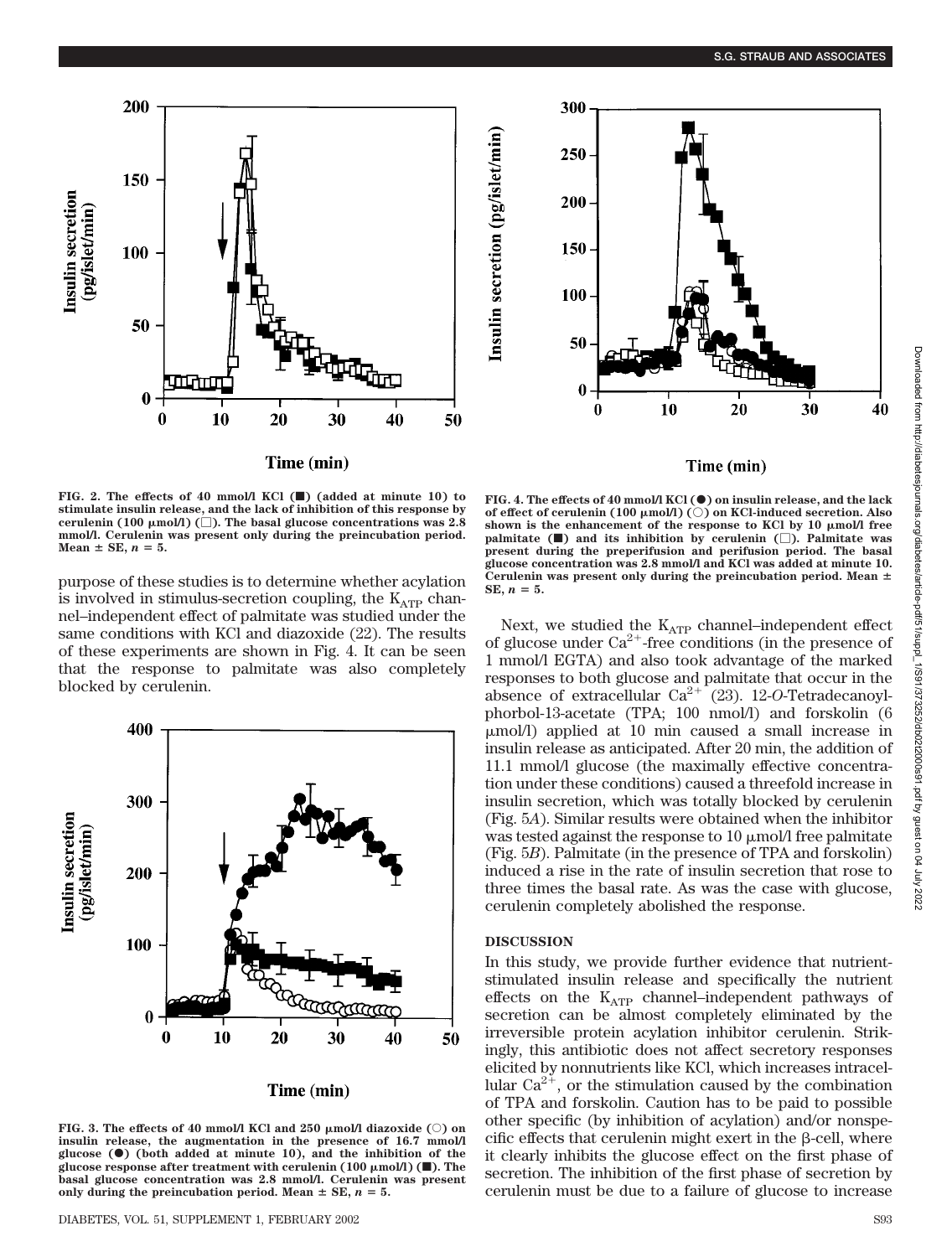

FIG. 5. *A*: The stimulation of secretion by TPA (100 nmol/l) and forskolin (6  $\mu$ mol/l) (○) (added at minute 10) in the absence of extracellular Ca<sup>2+</sup>; **the augmentation of secretion by 11.1 mmol/l glucose (added at minute 30) (**F**); and the inhibition of secretion by cerulenin (**f**).** *B***: The effect** of 10  $\mu$ mol/l free palmitate alone ( $\circ$ ) (present throughout the preperifusion and perifusion period), in the presence of TPA and forskolin ( $\bullet$ ), **and when inhibited by cerulenin (**f**). Basal glucose concentrations were 2.8 mmol/l. Cerulenin was present only during the preincubation period.**  $Mean \pm SE$ ,  $n = 5$ .

 $\lbrack Ca^{2+}\rbrack_i$  because the response to increased  $\lbrack Ca^{2+}\rbrack_i$  by KCl is not affected by cerulenin. Such an effect might be exerted directly on the  $K_{ATP}$  channel or indirectly by virtue of an effect on glucose metabolism. In this respect, however, it is important to note that cerulenin treatment does not affect ATP production, glucose oxidation, or the effect of glucose to suppress palmitate oxidation (17). It is possible, therefore, that cerulen n has an effect on the  $K_{ATP}$  channel itself. The fact that cerulenin has no effect on the secretory response to a depolarizing concentration of KCl and raised  $[Ca^{2+}$ ]<sub>i</sub> demonstrates that cerulenin has no effect on  $Ca^{2+}$ stimulus–secretion coupling. Its inhibitory effects are therefore exerted on the nutrient augmentation pathways.

Additional potential targets for inhibition by cerulenin are enzymatic activities like fatty acid synthase (23), although its activity is very low in the  $\beta$ -cell, and acetyl-CoA carboxylase (24). Whereas an inhibition of acetyl-CoA carboxylase cannot be excluded as a cause of the inhibition of the response to glucose (although the glucose suppression of fatty acid oxidation was not affected by cerulenin), we were able to bypass this enzyme in the experiments in which palmitate was used as the stimulus in both the presence and the absence of  $Ca^{2+}$  and in which cerulenin still exerted its full inhibitory capacity. Other described effects of the compound, e.g., reduced apoptosis (25) and inhibition of RNA (26) and protein synthesis (23), are not likely to explain our results because of the short exposure time to cerulenin and the lack of effect on the KCl response.

Protein acylation is a post-translational event, which usually links palmitate in the form of a fatty acyl-CoA, as the preferred substrate, to a cysteine residue through a thioester linkage in a variety of proteins (e.g.,  $G_{\alpha}$  subunits, ras [27],  $Ca^{2+}$  channels [28], etc.), and it has only recently been established that an enzymatic activity (protein *S*acyltransferase) is likely to represent the predominant mechanism for thioacylation (29). Because it is a reversible modification with dynamic cycles of acylation and deacylation, it is capable of playing a role in signal transduction. One possible target for acylation has been recently identified as a PKC of 80 kDa whose translocation to membrane bilayers was facilitated upon palmitoylation (30). Moreover, acylation has also been shown to occur on proteins directly linked to exocytosis like synaptotagmin (31), which is a putative  $Ca^{2+}$  sensor, and SNAP-25 (synaptosomal-associated protein-25) (32), a component of the SNARE (soluble *N*-ethylmaleimide-sensitive factor attachment protein receptor) complex, and it therefore might reflect a distal event in secretion. This assumption is supported by a study in HIT-T15 cells, where an enhancement of  $Ca^{2+}$ -induced insulin secretion by long chain-acyl CoAs was reported (33). However, nonspecific interactions of acyl-CoAs at high concentrations with cell membranes and subsequent facilitation of fusion processes cannot yet be excluded. In preliminary studies where rat pancreatic islets were labeled with [3H]palmitate and subjected to SDS-PAGE and fluorography, we were able to distinguish several discrete bands, of which one had a molecular weight of 25,000, the same as SNAP-25. Obviously, more detailed studies are needed to determine an involvement of protein acylation in the course of the  $K_{ATP}$ channel–independent pathways.